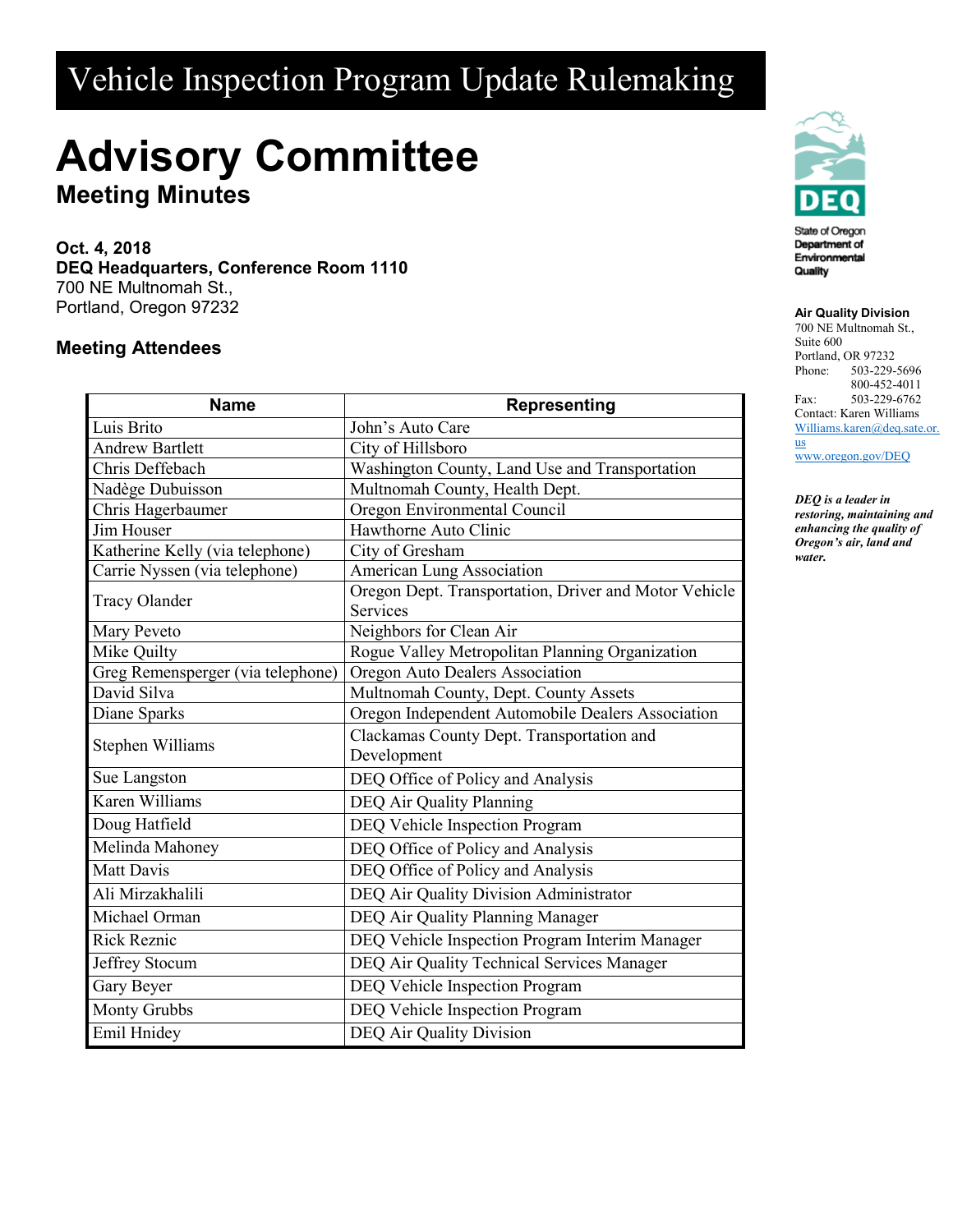#### **Welcome, Introductions, Charter Review**

The meeting began at 9:30 with a welcome from Division Administrator Ali Mirzakhalili and meeting facilitator Sue Langston.

#### **Presentation**

DEQ staff delivered presentations on the Vehicle Inspection Program and Clean Air Act and a VIP operations overview. A question and answer period followed.

#### **Presentation**

DEQ staff reviewed the proposed rule revisions related to procedure updates. No committee member had questions or comments.

#### **Presentation**

DEQ staff delivered a presentation on VIP outputs and environmental outcomes. The presentation included results from DEQ's emission inventory analysis of criteria pollutants and air toxics emitted by on-road and other sources. A question and answer period followed.

#### **Presentation**

DEQ staff presented VIP current and projected revenue and expenses and the proposed fee increase. DEQ also reviewed the fiscal impact statement with committee members. A question and answer period followed.

#### **Discussion: Fiscal impact**

DEQ asked the committee four questions:

- **Will the rule have a fiscal impact?** There was not consensus. Some committee members believed the rule will have a fiscal impact. Others felt that any fiscal impact was insignificant.
- **What will be the extent of the fiscal impact?** Committee members commented that the stakeholders who would feel the greatest impact from the fee increase would be lower income people and small business car dealerships. Three committee members commented that the public health benefits of VIP, particularly to environmental justice communities, should be considered along with the increasing cost of the program.
- **Will the rule have a significant adverse impact on small businesses?** There was not consensus. One committee member commented that the fee increase could have a significant adverse effect on small business. Another committee member commented that if VIP were not sustained, there would be an adverse fiscal impact on small auto repair businesses. Another committee member commented that while the fee increase did not present a significant adverse impact on small business, government agencies should recognize the cumulative effect of the many licenses, fees and taxes that small businesses pay.
- **If so, how can that adverse impact be mitigated?** One committee member suggested a volume discount program for small independent dealers bringing in several vehicles for inspection. Other committee members suggested that DEQ reach out to chambers of